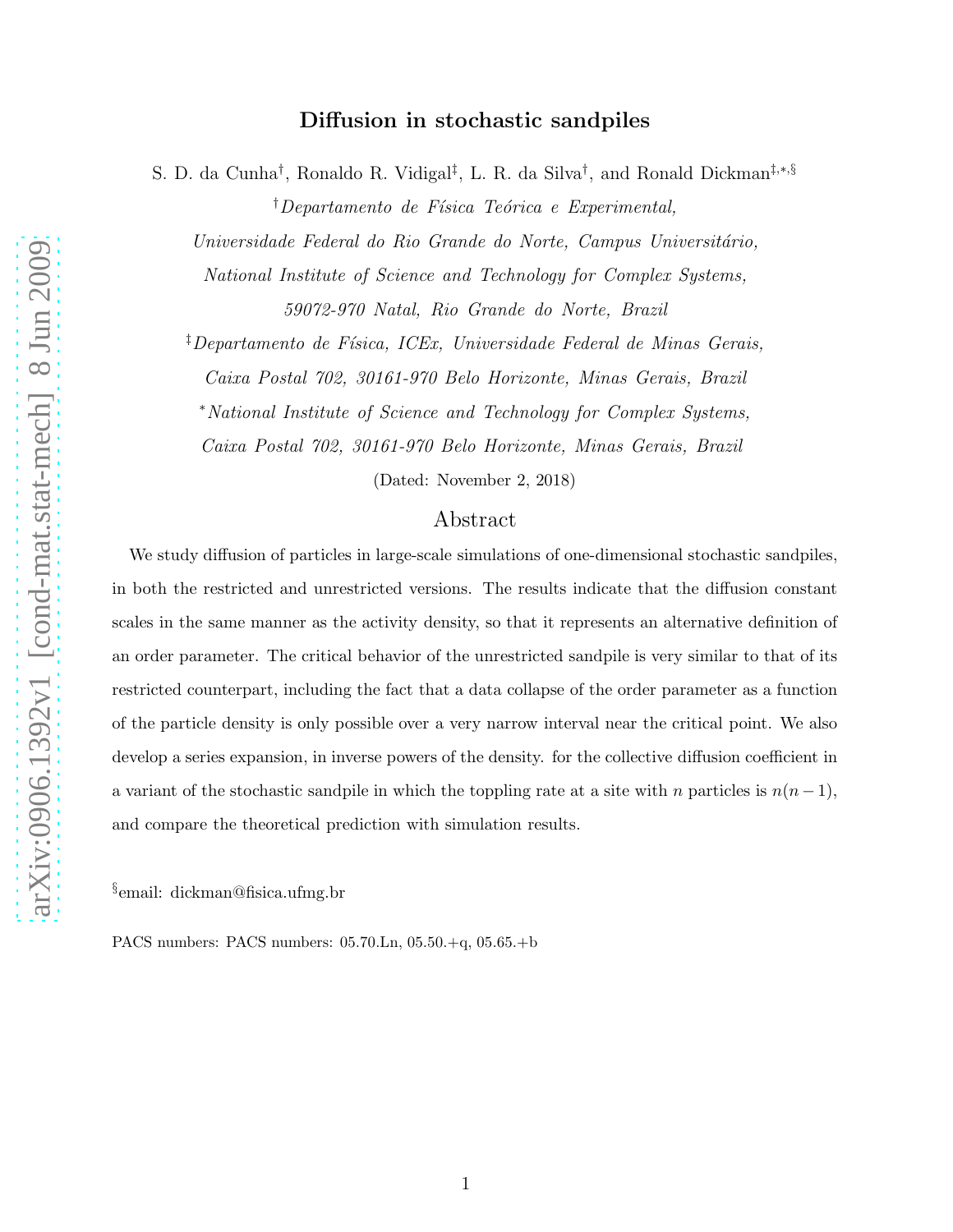#### I. INTRODUCTION

Sandpile models are the prime example of self-organized criticality (SOC) [\[1,](#page-19-0) [2](#page-19-1)], or scaleinvariance in the apparent absence of control parameters [\[3\]](#page-19-2). In sandpiles, SOC arises via a control mechanism that forces the system, which possesses an absorbing-state phase transition, to its critical point  $[4, 5]$  $[4, 5]$ . SOC in a slowly-driven sandpile corresponds to an absorbing-state phase transition in the *conserved* sandpile, which has the same local dynamics, but a fixed number of particles [\[4,](#page-19-3) [6,](#page-19-5) [7,](#page-19-6) [8,](#page-19-7) [9,](#page-19-8) [10](#page-19-9)]. Conserved sandpiles are characterized by a nonconserved order parameter (the activity density) which is coupled to a conserved field that does not evolve in regions devoid of activity [\[11](#page-19-10)]. This class, known as conserved directed percolation (CDP), is distinct from that of standard directed percolation [\[12](#page-19-11)].

In recent years considerable progress has been made in characterizing the critical properties of conserved stochastic sandpiles, although no complete, reliable theory is yet at hand. As is often the case in critical phenomena, theoretical understanding of scaling and universality rests on the analysis of a continuum field theory or Langevin equation (a nonlinear stochastic partial differential equation) that reproduces the phase diagram and captures the fundamental symmetries and conservation laws of the system. Important steps in this direction are the recent numerical studies of a Langevin equation [\[12](#page-19-11), [13\]](#page-19-12) for CDP. The critical exponent values reported in Ref. [\[12\]](#page-19-11) are in good agreement with those found in simulations of conserved lattice gas (CLG) models [\[18,](#page-19-13) [19\]](#page-19-14), which exhibit the same symmetries and conservation laws as stochastic sandpiles. The Langevin equation exponents are also consistent with the best available estimates for stochastic sandpiles in two dimensions [\[12\]](#page-19-11). There is now good evidence that the one-dimensional stochastic sandpile belongs to the CDP universality class [\[14,](#page-19-15) [15\]](#page-19-16).

In this work we focus on an aspect of sandpiles that has received relatively little attention: diffusion. Since the dynamics in these models involves hopping of particles between neighboring sites, one expects the particle diffusion constant  $D$  to follow a scaling behavior similar to that of the usual order parameter  $\rho$ . (A site is active if it bears two or more particles.) Here D is defined via the relation  $\langle (\Delta x)^2 \rangle = 2Dt$ , where  $\Delta x$  is the particle displacement. We determine the scaling properties of the diffusion constant in extensive Monte Carlo simulations.

Theoretical studies of the particle diffusion coefficient are hampered by the fact that po-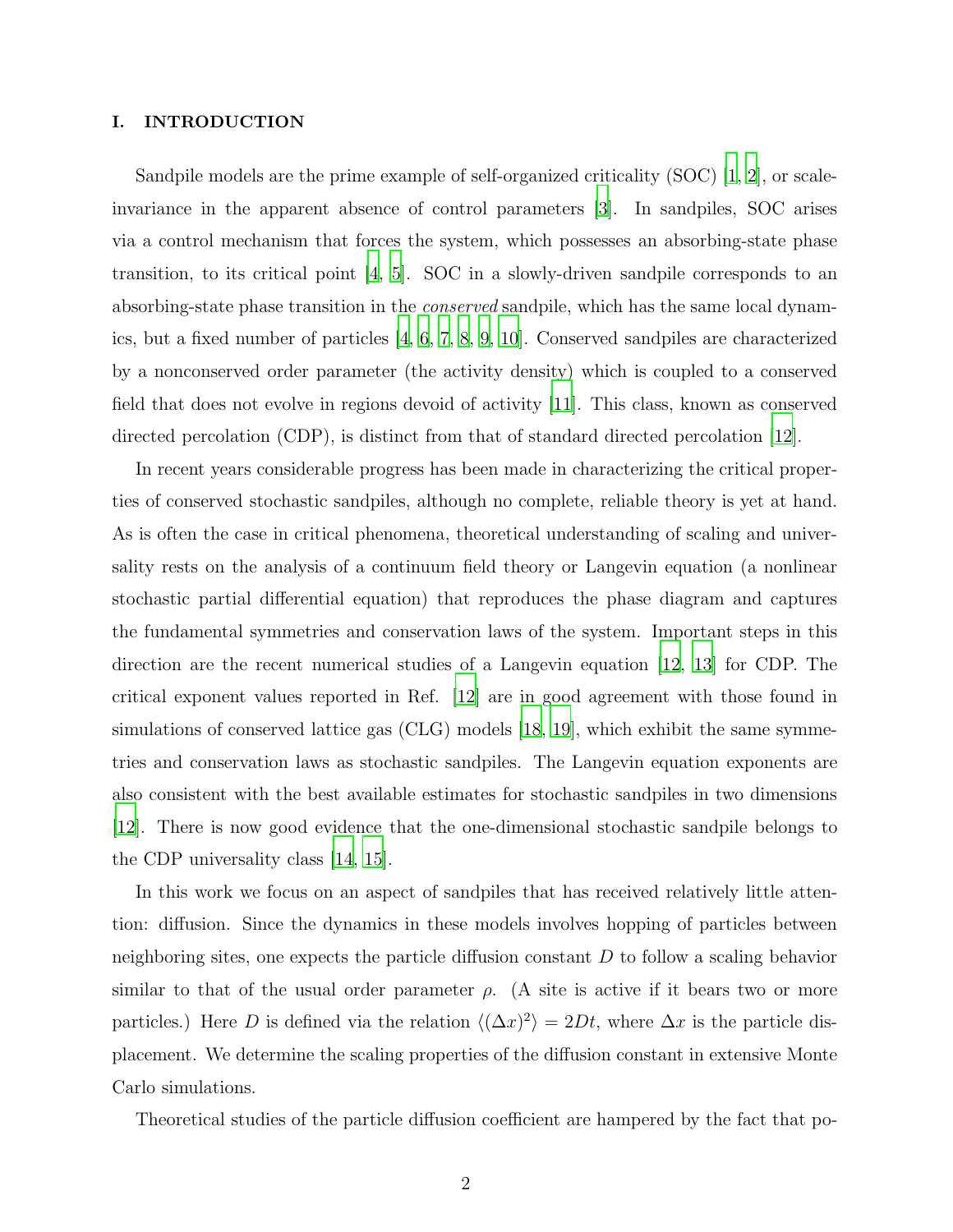sitions of specific particles are not accessible in the usual stochastic description; instead the master equation describes the evolution of the probability distribution on the set of occupation numbers  $\{n_i\}$ . It is however possible to determine the *collective* diffusion coefficient  $D_c$ by studying how a density perturbation  $\Delta p \propto e^{ikx}$  relaxes.  $D_c$  is related to the relaxation time,  $\tau_k$ , of this mode via  $\tau_k = 1/(D_c k^2)$ , in the small-k limit. Using the path-integral based perturbation theory developed in [\[23](#page-19-17)], we calculate the first three terms in the expansion of  $D<sub>c</sub>$  in inverse powers of density p, for the stochastic sandpile in which the toppling rate is  $n(n-1)$ .

The balance of this paper is organized as follows. In Sec. II we define the three models of interest. Sec III reports simulation results on D and  $\rho$  for two of these models. In Sec IV we develop a series expansion for the collective diffusion coefficient in a third model, and compare the predictions with simulation results. We close in Sec. V with a summary and discussion.

## II. MODELS

We study three versions of the one-dimensional conserved stochastic sandpile, related to Manna's model [\[20](#page-19-18)]. In these systems the configuration is defined by the set of occupation variables  $n_1, ..., n_L$ , giving the number of particles residing at each site on a ring of size L. All three versions are continuous-time Markov processes, in which transitions involve the "toppling" of an active site, i.e., one with  $n_i \geq 2$ . The particular features distinguishing the three models are as follows.

*Basic unrestricted model (I)* [\[21](#page-19-19)]. Each active site has a rate of unity to topple. When site i topples, two particles are transferred from this site to its neighboring sites  $(i-1 \text{ and/or})$  $i + 1$ , with periodic boundaries). The two particles jump independently; they jump to the left or to the right with equal probabilities.

*Restricted model (II)* [\[14](#page-19-15), [16\]](#page-19-20). The dynamics is that of model I except that no site may have more than two particles. If, when a site topples, a particle attempts to jump to a site bearing two particles, it returns to the toppling site.

Modified unrestricted model (III). [\[23](#page-19-17)]. The dynamics is that of model I except that the rate at which a site topples is given by  $n_i(n_i - 1)$ .

While somewhat less convenient for simulation, model III is better suited to operator-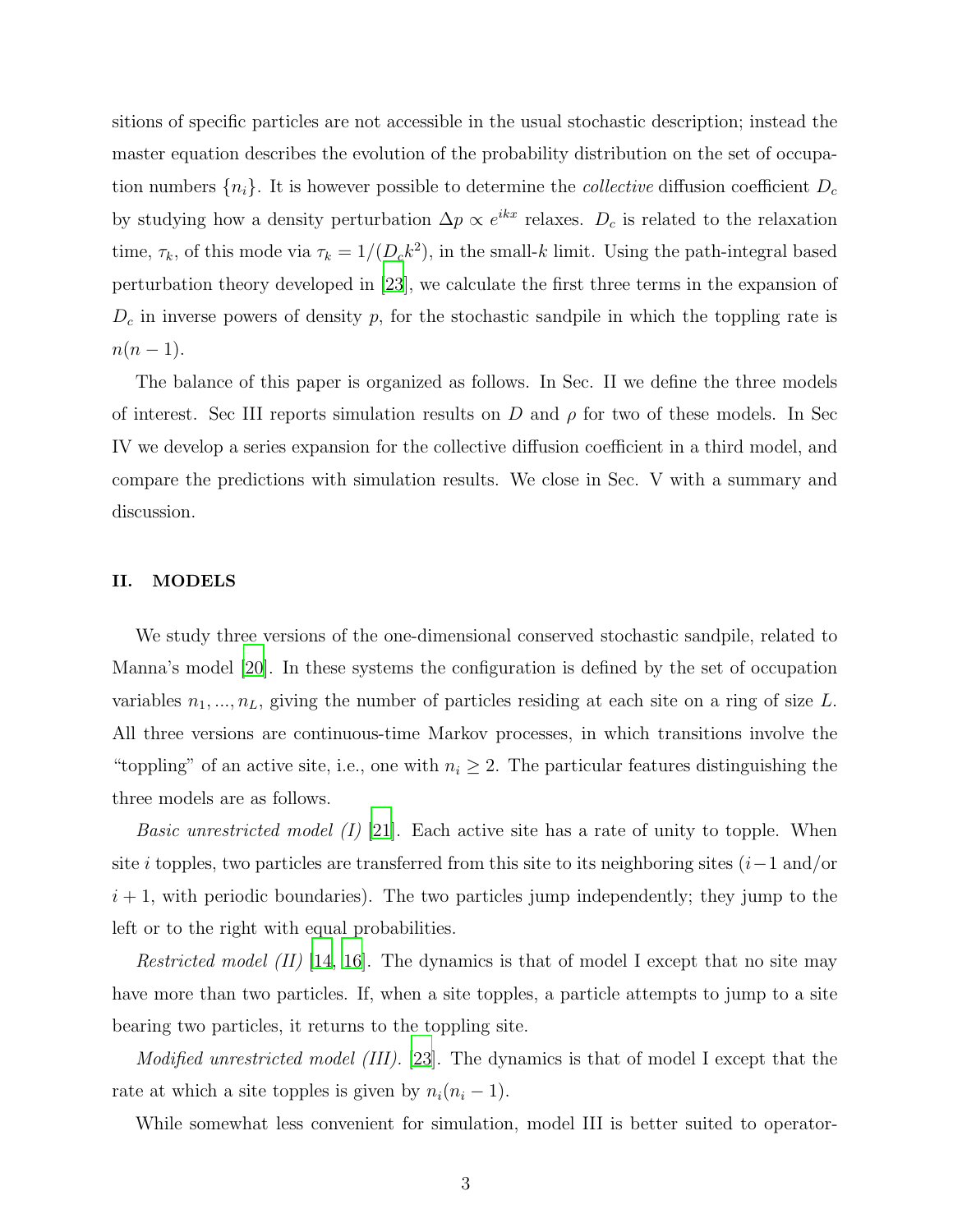based theoretical approaches. Model II features a smaller set of states, rendering it more convenient for analysis via cluster approximations [\[24\]](#page-20-0). There is clear numerical evidence that model II belongs to the CDP universality class [\[14](#page-19-15)]; models I and III share the same symmetries and conserved quantities as model II and so are expected to belong to the CDP class as well.

In conserved sandpiles, the particle density  $p$  serves as a temperaturelike control parameter. Below a certain critical value,  $p_c$ , the system eventually falls into an absorbing configuration (i.e., one devoid of active sites), while for  $p > p_c$ , activity continues indefinitely, in the infinite-size limit. The order parameter associated with this absorbing-state phase transition is the activity density  $\rho$ , given by the stationary mean fraction of active sites in models I and II, and the stationary average  $\langle n_i(n_i - 1) \rangle$  in model III. Numerical studies strongly support a continuous transition at  $p_c$ ; best estimates for the critical density  $p_c$  are 0.9488, 0.92978, and 0.9493, in models I, II, and II, respectively. (Note that for  $p > 1$ active sites always exist;  $p_c$ , however, is strictly less than unity.)



<span id="page-3-0"></span>FIG. 1: (Color online) Asymptotic diffusion rate versus  $\Delta = p - p_c$  in model I, system sizes as indicated. Error bars are smaller than the symbols.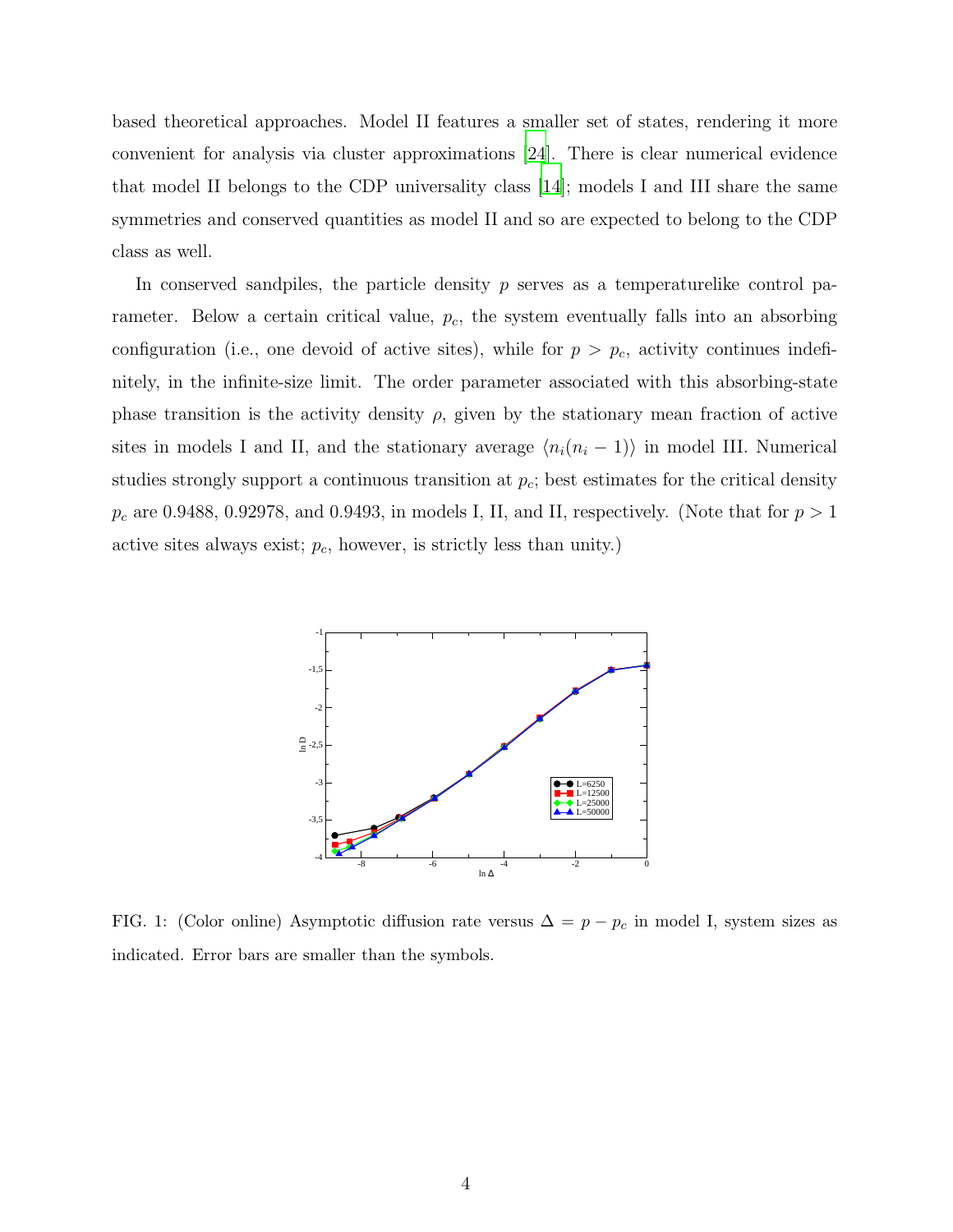

<span id="page-4-1"></span>FIG. 2: (Color online) Asymptotic diffusion rate versus  $\Delta$  in model II.

#### III. SIMULATION RESULTS

In this section we report simulation results for the particle diffusion rate D and the activity density  $\rho$  in models I and II. For each particle j, let  $\Delta_j(t) = h_j^+(t) - h_j^-(t)$ , where  $h_j^+(t)$  and  $h_j^-(t)$  are the numbers of hops taken by particle in the positive (respectively, negative) directions up to time  $t$ . Then the particle diffusion rate is defined through the relation

<span id="page-4-0"></span>
$$
\langle [\Delta_j(t)]^2 \rangle = 2Dt \tag{1}
$$

where the average is over all particles and (in principle) all histories of the system of  $N = pL$ particles on L sites, starting from a given initial configuration or class of configurations. (In practice we generate initial configurations by adding particles randomly to the system, with the prohibition, in the case of model II, of triple or higher occupancy. We average over a set of  $N_s$  realizations of the process.) Note that the diffusion rate  $D$  defined above depends in general on the time t as well as on  $L$  and  $p$ . Determination of  $D$  in simulations requires that we store the particle displacements, which is not necessary if we merely wish to study the activity density. Since  $\Delta(t)$  refers to a given history of the process, the quasistationary simulation method used in [\[14\]](#page-19-15) is not applicable here.

Each time particle j hops,  $\Delta_j$  changes by  $\pm 1$ , so that  $\langle [\Delta_j(t)]^2 \rangle = \langle h_j^+(t) + h_j^-(t) \rangle \equiv$  $\langle h_j(t) \rangle$ , i.e., the mean number of jumps up to time t. Particle j must be at an active site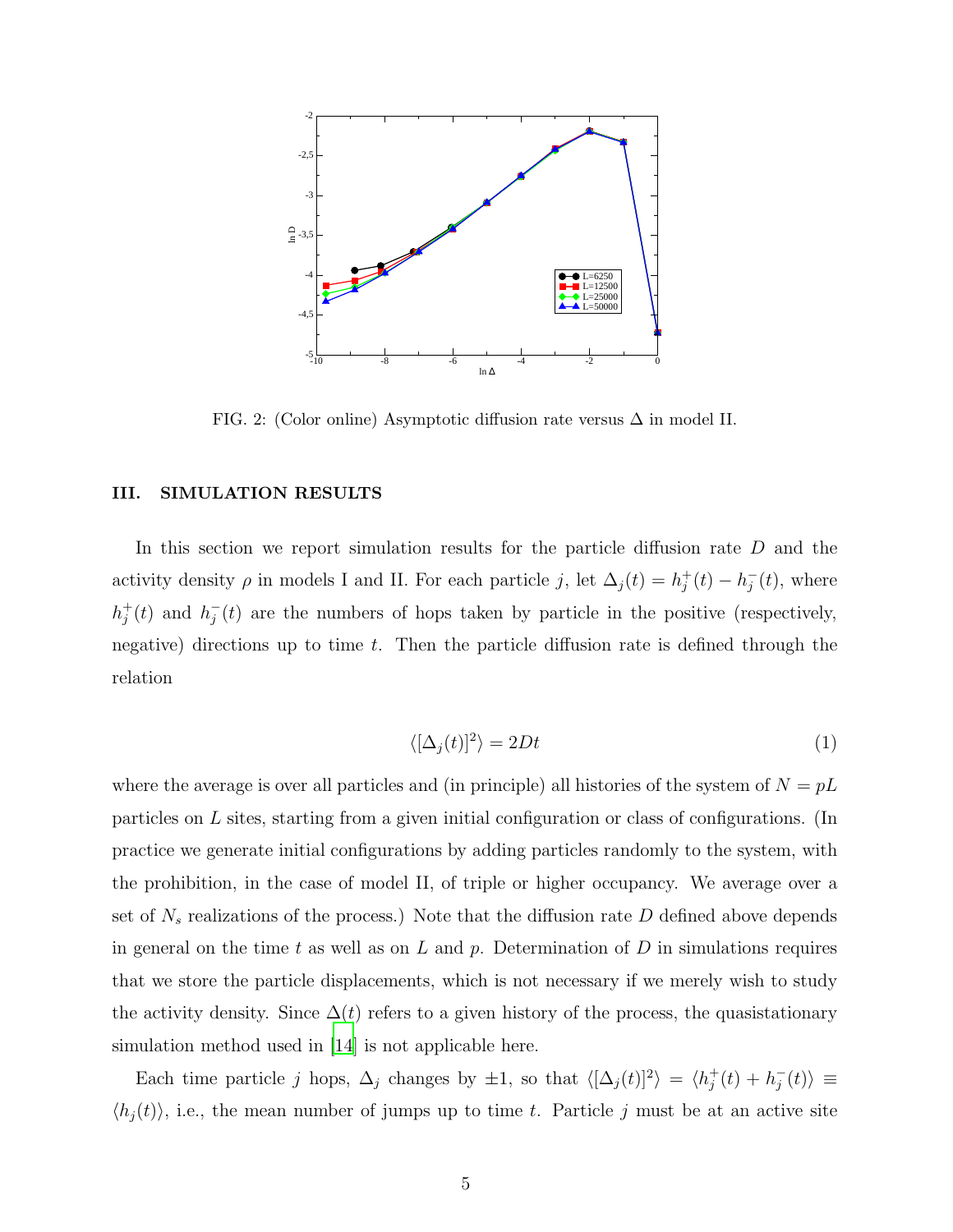in order to jump, but  $\langle h_j(t) \rangle$  is not simply equal to  $2\rho$ , as would be the case if particle j were always to jump each time the site it resides at topples. In model I, for example, the probability of a given particle jumping is  $2/n$ , if it is one of n particles at the toppling site. In model II, the particle always tries to hop when its host site topples, by it may be unable to move to the target site. Finally, in model III a particle at a site with occupation  $n$  hops at a rate of  $2(n-1)$ , so that the hopping rate actually grows with the occupation number n. Since the occupancies of nearby sites are correlated, the waiting times between successive displacements of a given particle are not independent. For these reasons, the relation between the hopping rate and the activity density involves subtle effects, different in each of the three models studied. It is nevertheless reasonable to expect that, as  $p \to p_c$ , the scaling behavior of the diffusion rate will parallel that of the activity density. In particular, we might expect  $\rho$  and  $D$  to be governed by the same set of critical exponents at the transition.

We simulate models I and II on rings of  $L = 6250, 12500, 25000,$  and 50000 sites, using eight independent realizations for the smallest size, six for  $L = 12500$ , and four for the two largest sizes. The studies are run for  $10^6$  to  $6 \times 10^9$  time units, with the longest simulation times near the critical point. Each particle is assigned a label so that its cumulative dislocation  $\Delta_j$  can be followed during the evolution. In model II, when two particles attempt to jump to the same site, and this site is singly occupied, one of the two particles is chosen at random to move to the target site, while the other remains where it is.

We monitor the diffusion rate  $D(t)$ , defined in Eq [\(1\)](#page-4-0), and confirm that it approaches a stationary value at long times. Figs. [1](#page-3-0) and [2](#page-4-1) show the stationary value,  $D$ , as a function of  $\Delta = p - p_c$ , for models I and II, respectively. Several aspects of these results are worth commenting on. First, for the sizes considered here, D is apparently well converged to its limiting  $(L \to \infty)$  value for  $\Delta \geq 0.0025$ . Second, even for values of  $\Delta$  such that the diffusion rate has converged, the slope of  $D(\Delta)$  on logarithmic scales changes appreciably with  $\Delta$ , making a reliable estimate of  $\beta$  difficult. Finally, in model II, D drops sharply as p approaches 2: due to the height restriction, most particles cannot move.

The corresponding results for the activity density  $\rho$  are shown in Figs. [3](#page-6-0) and [4,](#page-7-0) respectively. The behaviors of D and  $\rho$  in both models appear quite similar, an impression that is confirmed in Fig. [5,](#page-8-0) which compares both quantities (in both models), for the largest system studied. Near the transition,  $\rho$  and  $D$  are virtually identical in the unrestricted model, while in model II they appear to be proportional. It is evident that neither  $\rho$  nor D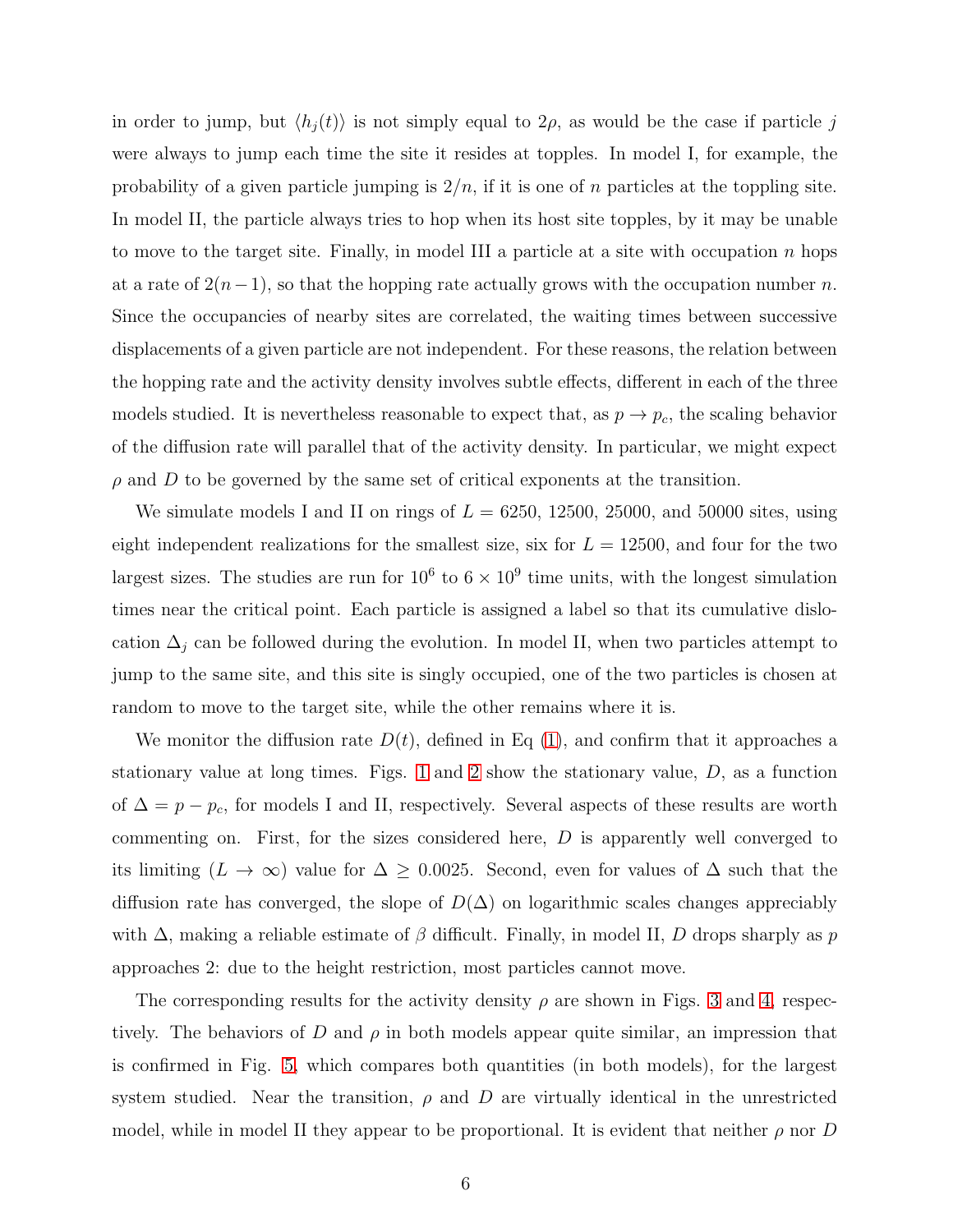

<span id="page-6-0"></span>FIG. 3: (Color online) Stationary activity density  $\rho$  versus  $\Delta$  in model I.

can be characterized as following a simple power law, an observation already made for the order parameter in model II in [\[14](#page-19-15)].

Note that for the system sizes studied here, there is no discernable finite-size effect for  $p - p_c \geq 0.0025$ . Since  $D(\Delta)$  and  $\rho(\Delta)$  do not follow simple power laws in this regime, there is no possibility of maintaining the data collapse under the usual kind of FSS scaling plot, that is, of  $\rho^* = L^{\beta/\nu_{\perp}} \rho$  versus  $\Delta^* = L^{1/\nu_{\perp}} \Delta$ . As noted in [\[14](#page-19-15)], a data collapse can only be achieved in the regime very near the critical point (i.e.,  $\Delta \leq 0.0025$ ); and example of a data collapse for the diffusion rate data is shown in Fig. [6.](#page-9-0) In model I the data collapse is best using exponent values  $\beta = 0.289$  and  $\nu_{\perp} = 1.35$ ; the corresponding values in model II are  $\beta = 0.285$  and  $\nu_{\perp} = 1.355$ . These values are consistent with those reported in [\[14\]](#page-19-15):  $\beta = 0.289(12)$  and  $\nu_{\perp} = 1.355(18)$ . We may therefore affirm, with a high degree of confidence, that models I and II belong to the same universality class, and that the diffusion rate and the order parameter exhibit the same critical scaling properties.

In the paradigmatic examples of absorbing-state phase transitions, such as the contact process [\[25](#page-20-1), [26\]](#page-20-2), starting from a spatially homogeneous initial distribution, the order parameter exhibits an initial power-law decay,  $\rho \sim t^{-\delta}$ , at the critical point, before saturating at a quasistationary value. (Note that the power-law portion of the evolution is independent of system size.) It is of interest to know whether the order parameter and the diffusion rate exhibit similar behavior in the stochastic sandpile. Our results (Fig. [7\)](#page-9-1) for  $L = 50000$  show  $\rho$  and D decaying with an exponent  $\delta = 0.153(5)$ .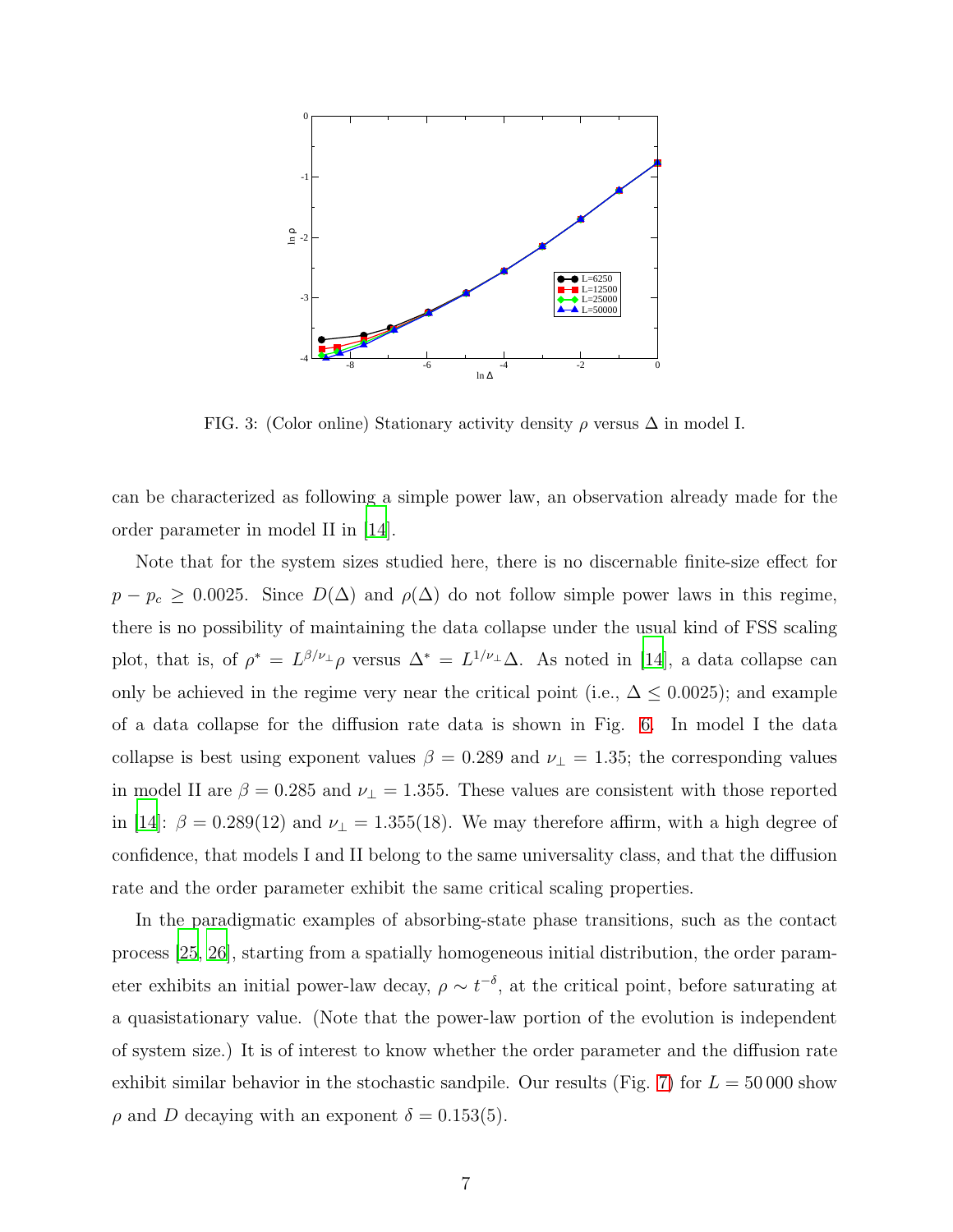

<span id="page-7-0"></span>FIG. 4: (Color online) Stationary activity versus  $\Delta$  in model II.

We also perform simulations of the spread of activity with time. In this case, a single site is given two particles initially, while the remaining  $N-2$  particles are distributed at random, one per site, over the rest of the lattice. In the contact process at criticality, starting with a single active site, the number of active sites grows as  $n(t) \sim t^{\eta}$  [\[25](#page-20-1), [26](#page-20-2)]. In the present case we find that both D and  $\rho$  follow an approximate power law with an exponent  $\eta = 0.34(1)$ , as shown in Fig. [8.](#page-10-0) The spreading exponents  $\delta$ ,  $\eta$ , and  $z_{sp}$  are expected to satisfy the hyperscaling relation  $4\delta + 2\eta = dz_{sp}$ , which, using  $z_{sp} = 2/z$ , with z the usual dynamic exponent, can be written as  $\eta = 1/z - 2\delta$ . Using the value of  $\delta$  cited above, and  $z = 1.50(4)$ from Ref. [\[14\]](#page-19-15), this yields  $\eta = 0.36(3)$ , which is consistent with our numerical estimate.

#### IV. COLLECTIVE DIFFUSION COEFFICIENT: THEORY AND SIMULATION

In this section we apply the operator formalism and perturbation theory derived in [\[23\]](#page-19-17) to the evaluation of the collective diffusion coefficient  $D_c$  of model III on a ring of N sites. We begin by writing the master equation for the process in the form

$$
\frac{d|\Psi\rangle}{dt} = L|\Psi\rangle,\tag{2}
$$

where

$$
|\Psi\rangle = \sum_{\{n\}} p(\{n\}, t) |\{n\}\rangle \tag{3}
$$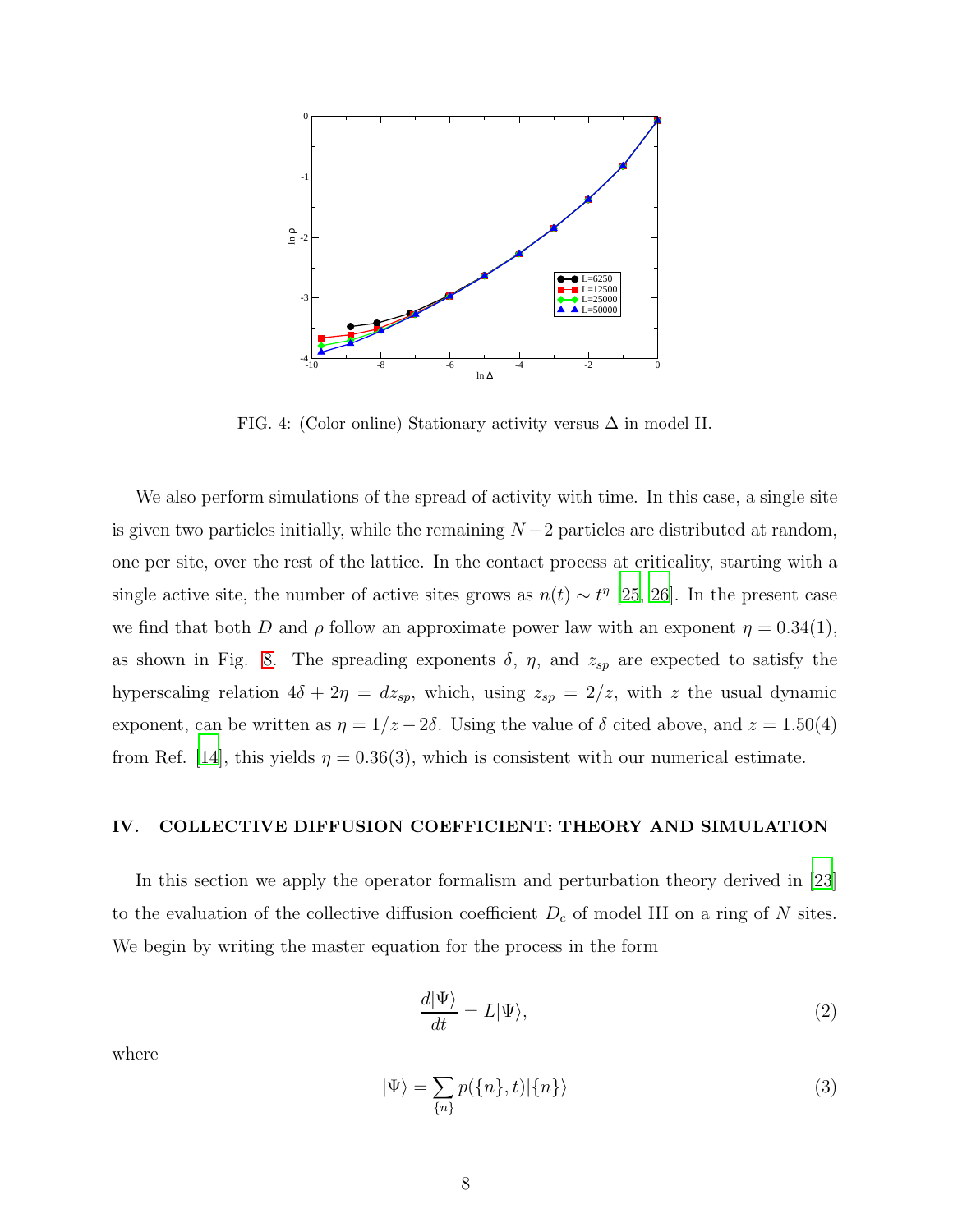

<span id="page-8-0"></span>FIG. 5: (Color online) Stationary activity (open symbols) and asymptotic diffusion rate (filled symbols) versus  $\Delta$  in models I (squares) and II (circles), system size  $L = 50000$ .

is the probability distribution. Here  $p({n}, t)$  is the probability of configuration  ${n}$ , and the state  $|\{n\}\rangle$  is a direct product of states  $|n_j\rangle$ , representing exactly  $n_j$  particles at site j. These states are normalized so:  $\langle n'|n \rangle = n! \delta_{n,n'}$ .

Defining creation and annihilation operators via the relations,

$$
a_i|n_i\rangle = n_i|n_i - 1\rangle \tag{4}
$$

and

$$
\pi_i|n_i\rangle = |n_i+1\rangle,\tag{5}
$$

so that  $[a_i, \pi_j] = \delta_{ij}$ , the evolution operator for the one-dimensional stochastic sandpile is

$$
L = \sum_{i} \left[ \frac{1}{4} (\pi_{i-1} + \pi_{i+1})^2 - \pi_i^2 \right] a_i^2.
$$
 (6)

Since the system is translation-invariant it is convenient to introduce the discrete Fourier transform via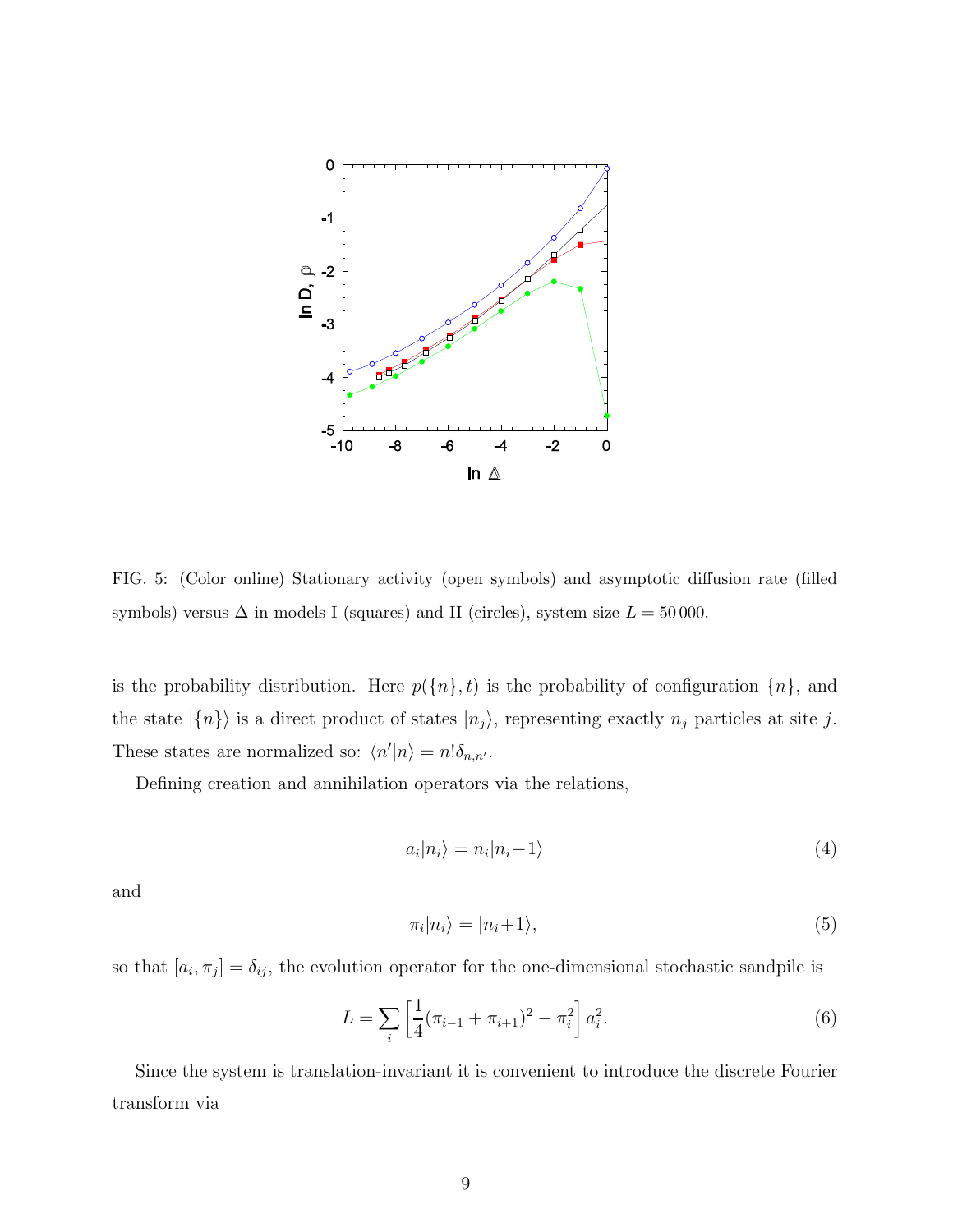

<span id="page-9-0"></span>FIG. 6: (Color online) Scaled diffusion rate  $D^* = L^{\beta/\nu_{\perp}}D$  versus scaled distance from critical point  $\Delta^* = L^{1/\nu_{\perp}} \Delta$  in model I.



<span id="page-9-1"></span>FIG. 7: (Color online) Initial decay of activity (upper) and diffusion rate (lower) at criticality in model I; system size  $L = 50000$ . The slope of the straight line is -0.153

$$
a_k = \sum_j e^{-ijk} a_j \tag{7}
$$

with inverse

$$
a_j = \frac{1}{N} \sum_k e^{ijk} a_k \tag{8}
$$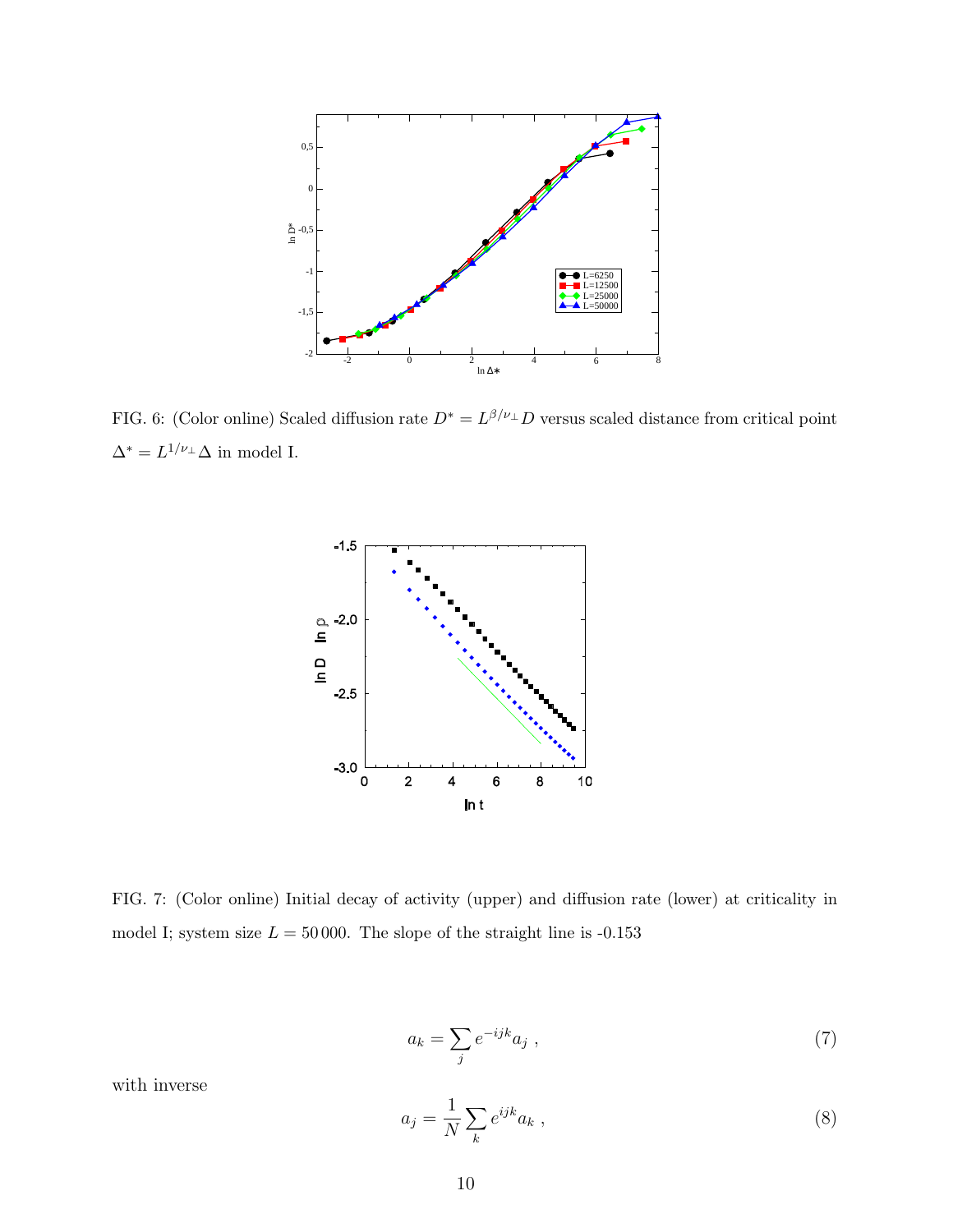

<span id="page-10-0"></span>FIG. 8: (Color online) Initial growth of activity (squares) and diffusion rate (circles) at criticality in model II, starting with a single active site; system size  $L = 50000$ .

(and similarly for other variables), where the allowed values of the wavevector are:

<span id="page-10-2"></span>
$$
k = -\pi, \ -\pi + \frac{2\pi}{N}, \dots - \frac{2\pi}{N}, \ 0, \ \frac{2\pi}{N}, \dots, \pi - \frac{2\pi}{N} \ . \tag{9}
$$

(To avoid heavy notation, we indicate the Fourier transform by the subscript  $k$ ; the subscript  $j$  denotes the corresponding variable on the lattice.) In the Fourier representation, the evolution operator takes the form

$$
L = -N^{-3} \sum_{k_1, k_2, k_3} \omega_{k_1, k_2} \pi_{k_1} \pi_{k_2} a_{k_3} a_{-k_1 - k_2 - k_3},\tag{10}
$$

where  $\omega_{k_1,k_2} = 1 - \cos k_1 \cos k_2$ . As explained in Ref. [\[23](#page-19-17)], the evolution operator may be rewritten as

$$
L = L_0 + L_1 \tag{11}
$$

with

$$
L_0 = -N^{-1} \sum_{k \neq 0} \gamma_k \pi_{-k} a_k,\tag{12}
$$

and

<span id="page-10-1"></span>
$$
L_{1} = -N^{-3} \sum_{k_{1},k_{2},k_{3}\neq 0} \omega_{k_{3},-k_{1}-k_{2}-k_{3}} \pi_{k_{3}} \pi_{-k_{1}-k_{2}-k_{3}} a_{k_{1}} a_{k_{2}}
$$
  
-  $2pN^{-2} \sum_{k_{1},k_{2}\neq 0} \omega_{k_{2},-k_{1}-k_{2}} \pi_{k_{2}} \pi_{-k_{1}-k_{2}} a_{k_{1}}$   
-  $2N^{-2} \sum_{k_{1},k_{2}\neq 0} \omega_{-k_{1}-k_{2},0} \pi_{-k_{1}-k_{2}} a_{k_{1}} a_{k_{2}} - p^{2}N^{-1} \sum_{k\neq 0} \omega_{k,-k} \pi_{k} \pi_{-k},$  (13)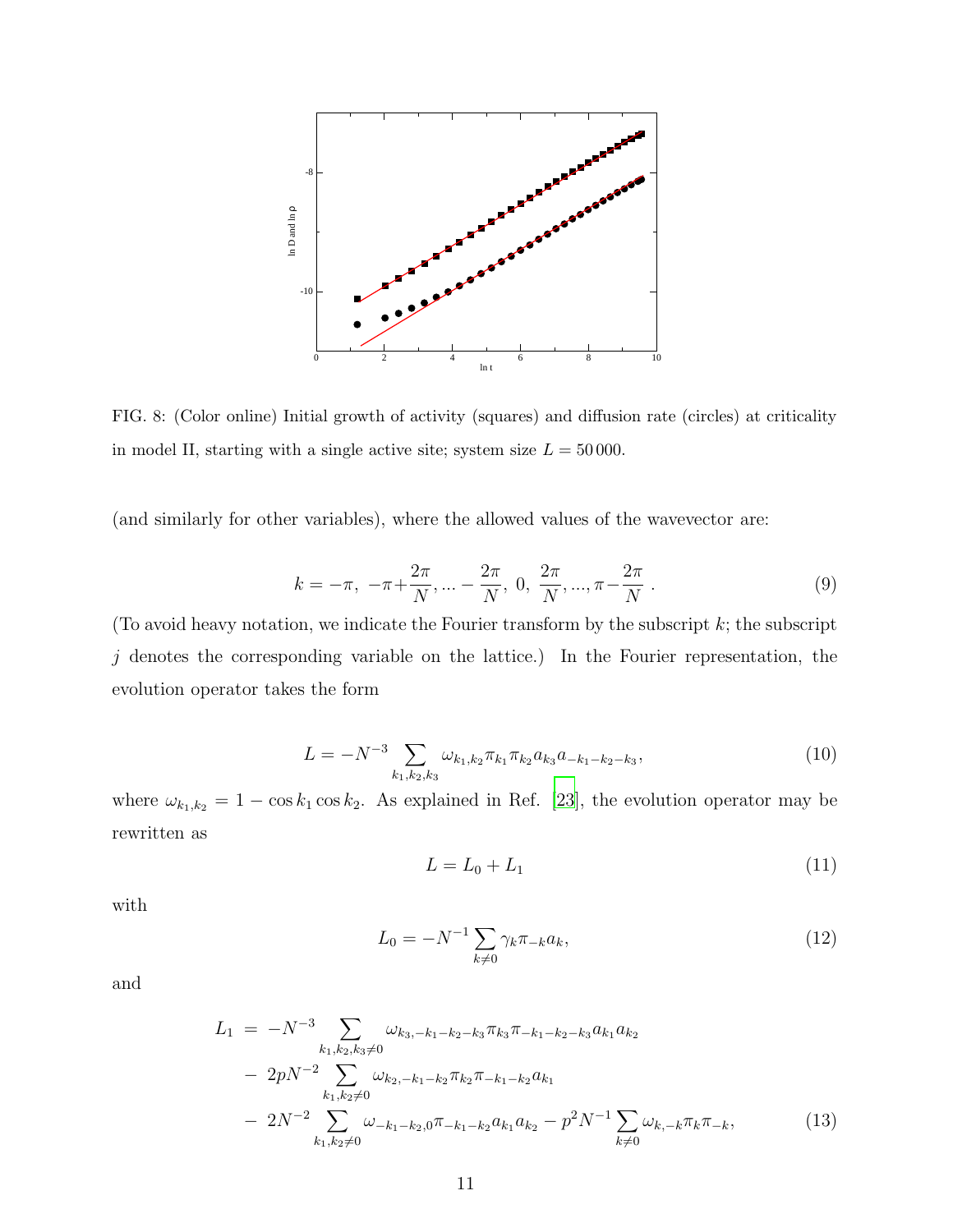where

$$
\gamma_k = 4p\,\omega_{k,0} = 4p(1 - \cos k). \tag{14}
$$

This transformation is based on the observation that, due to particle conservation, the operator  $N^{-1}\sum_j \pi_j a_j$  may be equated to the particle density p. In Eq. [\(13\)](#page-10-1), it is understood that none of the wavevectors associated with the operators a and  $\pi$  may be zero.

Let  $P_n = e^{-p}p^n/n!$  denote the Poisson distribution with intensity p, and define  $|P\rangle_i =$  $\sum_{n} P_n |n\rangle_i$  as the Poisson-distributed state at site *i*. Then the uniform product-Poisson distribution is  $|P\rangle \equiv \otimes_i |P\rangle_i$ . The latter is an eigenstate of the diffusion operator with eigenvalue zero, i.e.,  $\mathcal{D}|P\rangle = 0$ , where

$$
\mathcal{D} = \frac{1}{2} \sum_{j} \left[ \pi_{j-1} - 2\pi_j + \pi_{j+1} \right] a_j = -N^{-1} \sum_{k} \omega_{k,0} \pi_{-k} a_k, \tag{15}
$$

represents nearest-neighbor hopping at unit rate. (Note that  $L_0 = 4p\mathcal{D}$ .)

To study collective diffusion, we consider an initial condition in which the uniform Poisson-product is weakly perturbed by a density modulation with wavevector k:

<span id="page-11-0"></span>
$$
|\Psi(0)\rangle = N^{-1}\pi_k|P\rangle\tag{16}
$$

Introducing the notation,

$$
\langle \, \, | \equiv \sum_{\{n\}} \prod_{j} \frac{1}{n_j!} \langle n_j | \tag{17}
$$

for the projection onto all possible configurations, the mean number of particles at site  $j$  is given by

$$
\phi_j(t) = \langle n_j(t) \rangle = \langle |a_j| \Psi(t) \rangle \tag{18}
$$

or equivalently, in the Fourier representation,

$$
\phi_k(t) = \langle |a_k| \Psi(t) \rangle. \tag{19}
$$

Note that for the initial distribution of Eq. [16,](#page-11-0) with  $k \neq 0$ , we have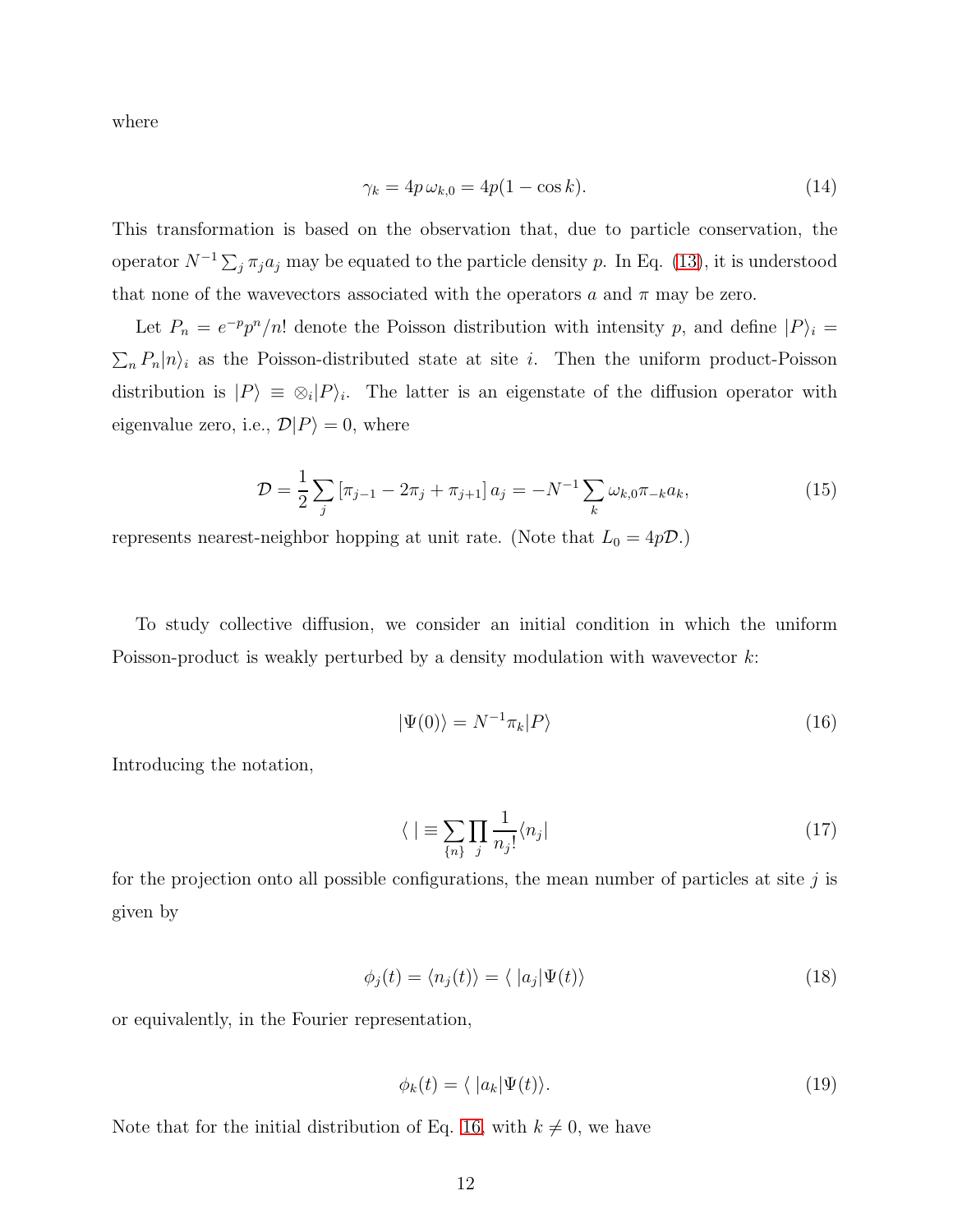

<span id="page-12-0"></span>FIG. 9: (Color online) Projection  $\Phi(t)$  in simulations of model III. System sizes (lower to upper)  $N = 400, 800,..., 6400,$  particle density  $p = 3.0$ . The slope of the straight line is  $-1/2$ .

$$
N^{-1}\langle |a_q \pi_k|P\rangle = \delta_{q,-k} \tag{20}
$$

where we used the relations  $[a_q, \pi_k] = N \delta_{q,-k}$  and  $\langle |\pi_k|P \rangle = N \delta_{k,0}$ . Thus  $\phi_{-k}(t)$  represents the amplitude, at time  $t$ , of the density perturbation created at time zero.

We assume that for long times and long wavelengths the mean density  $\phi_j$  satisfies the diffusion equation  $\partial \phi_j / \partial t = D_c \Delta^2 \phi_j$  with  $\Delta^2$  the discrete Laplacian, leading, in the small-k limit, to  $\phi_k(t) \simeq \phi_k(0) \exp[-D_c k^2 t]$ . Letting  $\phi_k(z)$  denote the Laplace transform, we have, in the small-z limit,  $\phi_k(z) \simeq 1/(z + D_c k^2)$ , so that,

$$
D_c = \lim_{k,z \to 0} \frac{1}{k^2 \phi_k(z)}.\tag{21}
$$

Laplace transforming the formal solution of the master equation we find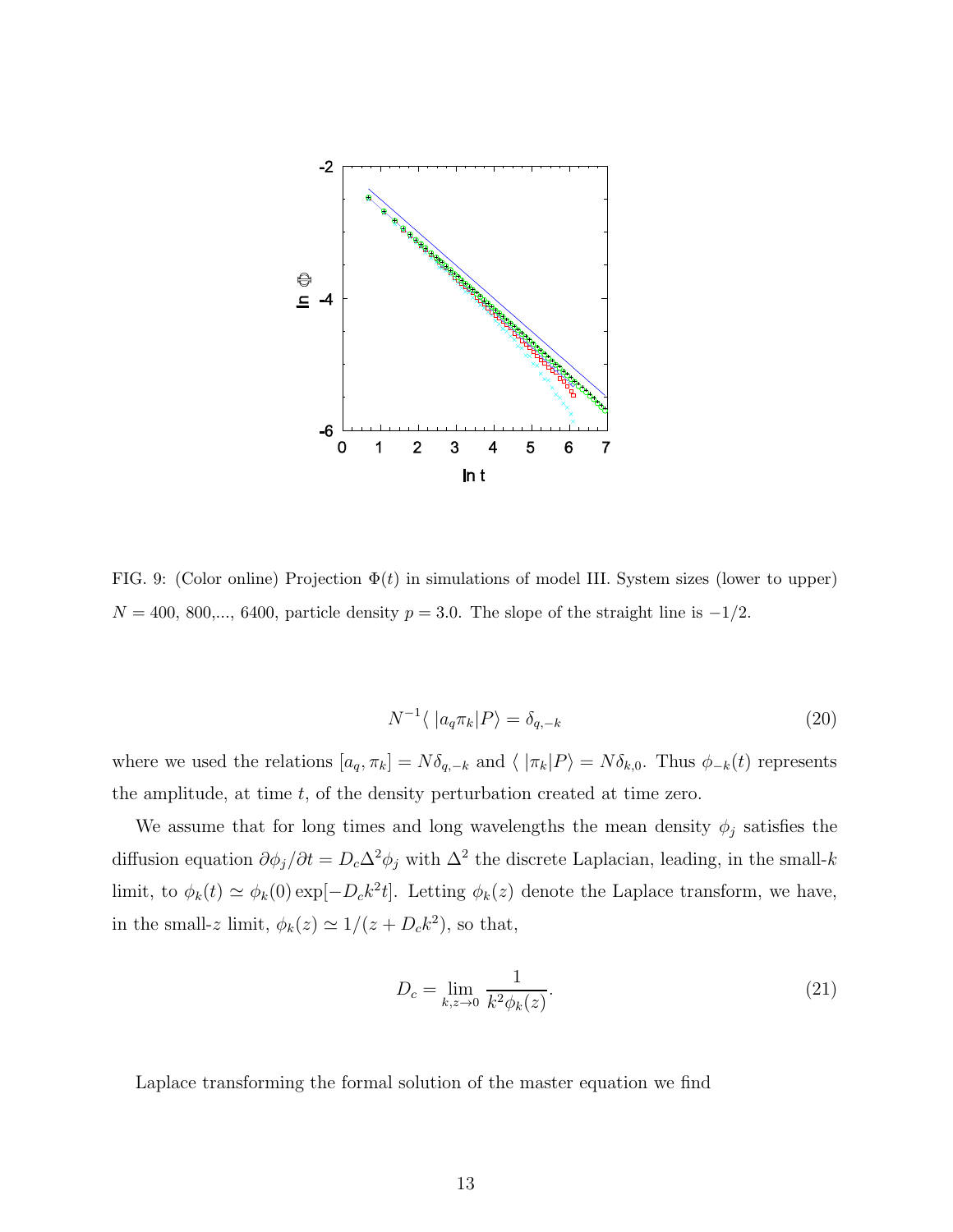

<span id="page-13-1"></span>FIG. 10: (Color online) Projection  $\Phi(t)$  in simulations of model III with  $N = 12800$  and  $p = 2.0$ . The solid line is given by Eq.  $(37)$  with  $D_c = 3.76$ .

<span id="page-13-0"></span>
$$
\phi_{-k} = N^{-1} \langle |a_{-k} \frac{1}{z - L} \pi_k | P \rangle \tag{22}
$$

We may develop the solution in a series in powers of  $1/p$  using the operator identity

$$
\frac{1}{z - L_0 - L_1} = \frac{1}{z - L_0} + \frac{1}{z - L_0} L_1 \frac{1}{z - L_0} + \frac{1}{z - L_0} L_1 \frac{1}{z - L_0} L_1 \frac{1}{z - L_0} + \cdots
$$
 (23)

Evaluation of the contributions to this series is facilitated by use of the identities  $L_0|P\rangle = 0$ ,  $a_k|P\rangle = Np\delta_{k,0}|P\rangle$ , and,

$$
\langle |a_q \pi_k|P\rangle = N \delta_{q,-k} + N^2 p \delta_{q,0} \delta_{k,0}.
$$
\n(24)

Note also that  $L_0 \pi_k |p\rangle = -\gamma_k \pi_k |P\rangle$ , and in general,

$$
L_0 \pi_{k_1} \cdots \pi_{k_n} |P\rangle = -\mathcal{S} \pi_{k_1} \cdots \pi_{k_n} |P\rangle.
$$
 (25)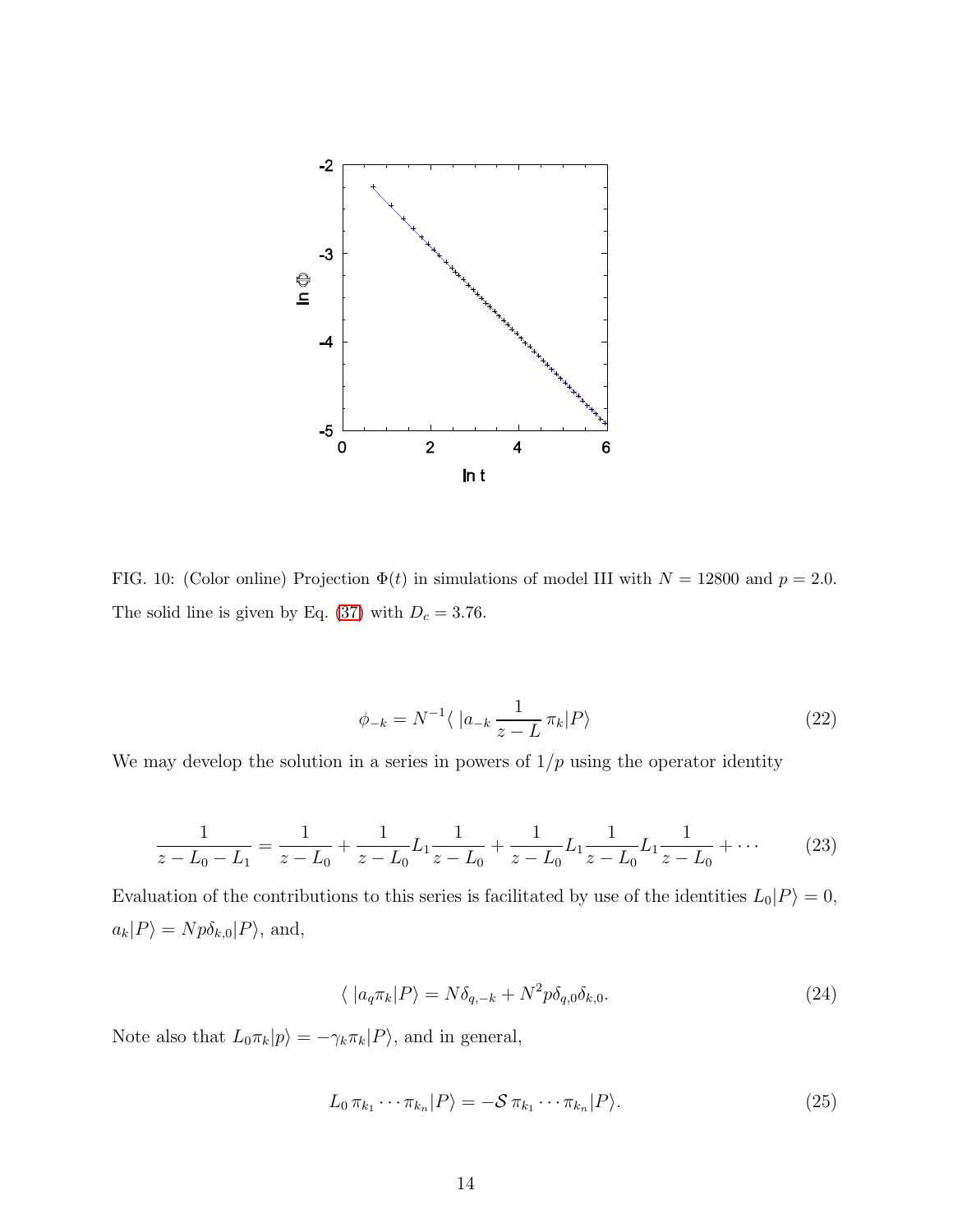where  $S = \gamma_{k_1} + \cdots + \gamma_{k_n}$ . Thus  $L_0$  may be inverted on the space of states of the form  $\pi_{k_1} \cdots \pi_{k_n} |P\rangle$  provided that not all of the wave vectors are zero: on this space  $L_0^{-1}$  is simply  $-1/\mathcal{S}$  times the identity operator.

The first term in the expansion of Eq. [\(22\)](#page-13-0) is readily evaluated as,

$$
\phi_{-k}^{(0)} = N^{-1} \langle |a_{-k} \frac{1}{z - L_0} \pi_k | P \rangle = \frac{1}{z + \gamma_k},\tag{26}
$$

which gives  $\lim_{k,z\to 0} k^2\phi_{-k}(z) = 1/(2p) + \mathcal{O}(1/p^2)$ . Subsequent terms in the expansion may be evaluated using the diagrammatic perturbation approach developed in [\[23\]](#page-19-17). In this representation each term in  $L_1$  corresponds to a vertex, with operators  $a_k$  corresponding to lines entering the vertex at the right, and operators  $\pi_k$  to lines leaving at the left. Each line that leaves a vertex must be joined ("contracted") with a line entering some other vertex to the left. The operator  $L_1$ , Eq. [\(13\)](#page-10-1), consists of four parts or vertices, designated respectively as a crossing (two lines in, two out), a bifurcation (one in, two out), a conjunction, and a source. We denote these contributions as  $L_a$ ,  $L_b$ ,  $L_c$  and  $L_d$ , respectively. There are two diagrams that contribute to  $\phi_{-k}(z)$  at order  $1/p^2$ . One arises from the term,

$$
N^{-1} \langle |a_{-k} \frac{1}{z - L_0} L_c \frac{1}{z - L_0} L_b \frac{1}{z - L_0} \pi_k | P \rangle = \frac{1}{8Np^2} \sum_{q \neq 0} \frac{1 - \cos q \cos(k - q)}{2 - \cos q - \cos(k - q)}
$$

$$
= \frac{1}{16p^2 (1 - \cos k)},
$$
(27)

while the second is,

$$
N^{-1}\langle |a_{-k}\frac{1}{z-L_0}L_c\frac{1}{z-L_0}L_c\frac{1}{z-L_0}L_d\frac{1}{z-L_0}\pi_k|P\rangle = -\frac{1}{32p^2(1-\cos k)}.\tag{28}
$$

At order  $1/p^3$  there are 17 diagrams, leading to

<span id="page-14-0"></span>
$$
D_c = \frac{2p}{1 + \frac{1}{8p} + \frac{0.1088899}{p^2} + \cdots} \tag{29}
$$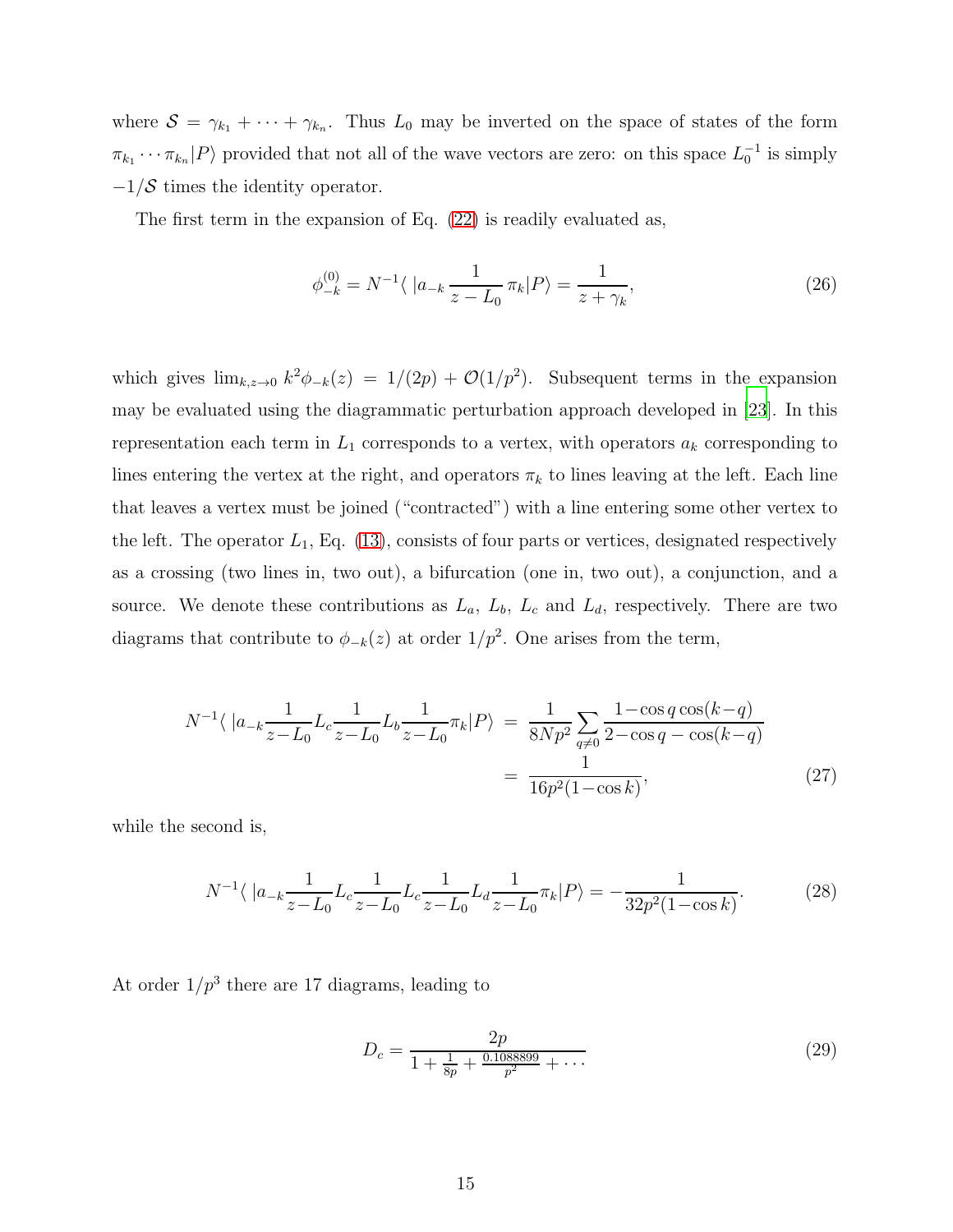In [\[23\]](#page-19-17) the stationary activity density  $\rho = \langle n(n - 1) \rangle$  was found to grow asymptotically as  $p^2$ , with correction in inverse powers of p; here we find that  $D_c$  grows only linearly with *p*. For comparison we write the results for  $\rho$  and  $D_c$  in the form:

$$
\rho = p^2 \left[ 1 - \frac{1}{4p} - \frac{0.0492525}{p^2} + \cdots \right] \tag{30}
$$

and

$$
D_c = 2p \left[ 1 - \frac{1}{8p} - \frac{0.093265}{p^2} + \cdots \right]
$$
 (31)

These expressions are reliable for  $4p \gg 1$  but cannot of course be applied in the vicinity of the critical density,  $p_c \simeq 0.9493$ .



<span id="page-15-0"></span>FIG. 11: (Color online) Collective diffusion constant  $D<sub>c</sub>$  versus particle density p in model III. Squares: simulation; line: theory, Eq. [\(29\)](#page-14-0). The crosses denote simulation values for the stationarystate collective diffusion constant  $D_{c,s}$ .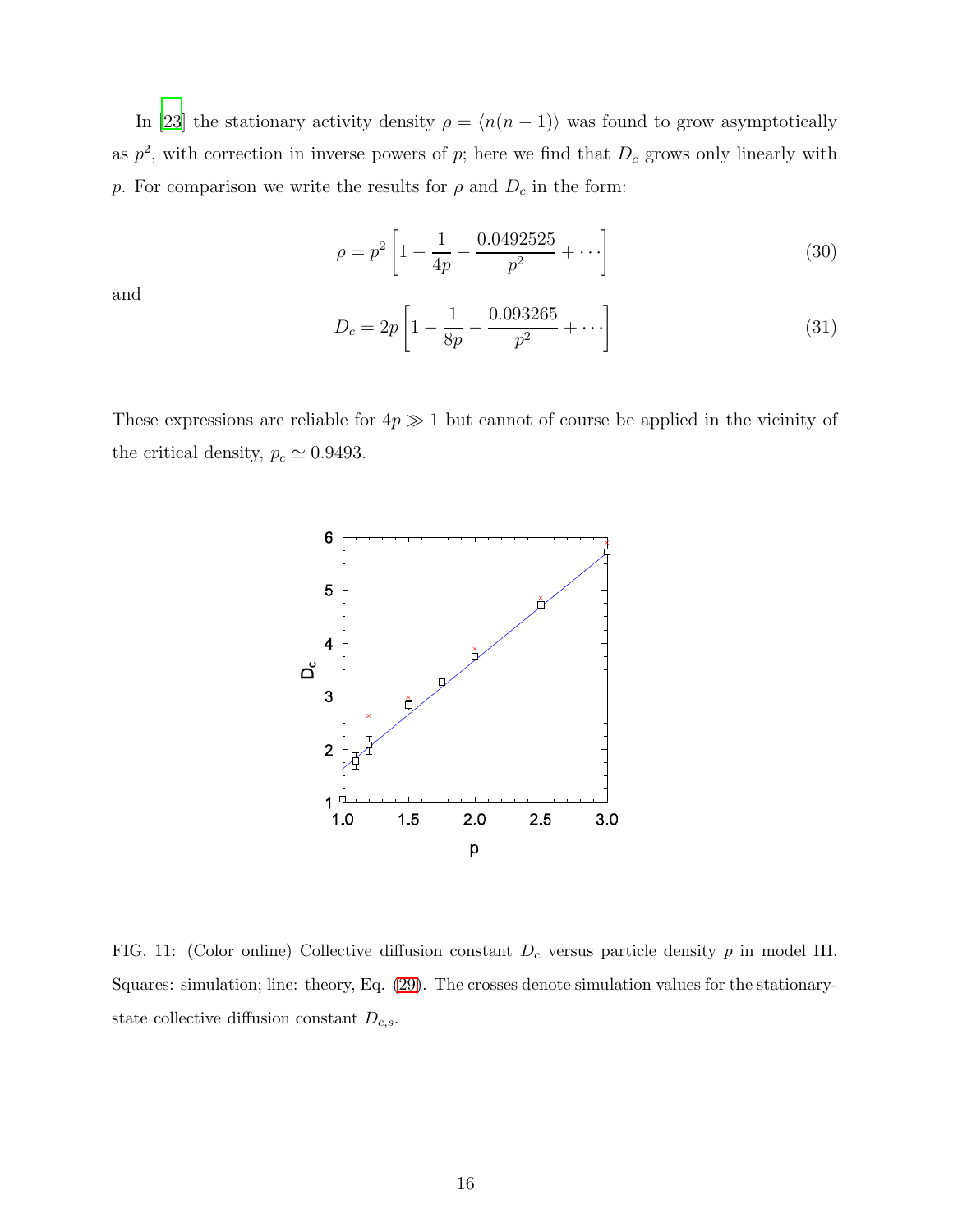#### A. Comparison with simulation

We determine the collective diffusion coefficient in model III via analysis of the *projection* of the configuration  $\{n(j, t)\}\$  on the initial configuration. Recalling that  $\langle n_j(t)\rangle = p$ , the particle density, we let  $f_j(t) \equiv n_j(t) - p$  denote the excess particle number at site j and time t. Initially, the  $\{n_j\}$  are independent, Poisson-distributed with mean p. Consider now

$$
\Phi(t) \equiv \frac{\langle f_j(t) f_j(0) \rangle}{\langle f_j(0)^2 \rangle} \tag{32}
$$

where the angular brackets denote an average over sites and over realizations, including the random initial configuration. For the set of wavevectors k defined in Eq. [\(9\)](#page-10-2), let  $\varphi_k(t)$ denote the discrete Fourier transform,

$$
\varphi_k(t) = \sum_{j=1}^N f_j(t)e^{ijk} \tag{33}
$$

In the small-k limit we expect  $\varphi_k$  to follow,

$$
\varphi_k(t) = \varphi_k(0)e^{-D_c k^2 t} \tag{34}
$$

Using the fact that the  $f_j(0)$  are independent, zero-mean random variables with var $[f_j(0)] =$ p, it is straightforward to show that

$$
\Phi(t) = \frac{1}{N} \sum_{k} e^{-D_{c}k^{2}t} \simeq \frac{1}{2\pi} \int_{-\pi}^{\pi} e^{-D_{c}k^{2}t} dk
$$
\n(35)

For times such that  $D_c \pi^2 t \gg 1$  we may extend the limits of integration to  $\pm \infty$ , yielding

$$
\Phi \simeq \frac{1}{2\pi} \sqrt{\frac{\pi}{D_c t}}\tag{36}
$$

Thus if  $\Phi(t)$ , as determined via simulation, can be fit for large t with an expression of the form  $A/t^{1/2}$ , then  $D_c = 1/(4\pi A^2)$ . In practice, however, a more reliable procedure is to fit the simulation data to the full lattice expression

<span id="page-16-0"></span>
$$
\mathcal{F}(t) \equiv \frac{1}{N} \sum_{k} e^{-2D_c[1-\cos k]t} \tag{37}
$$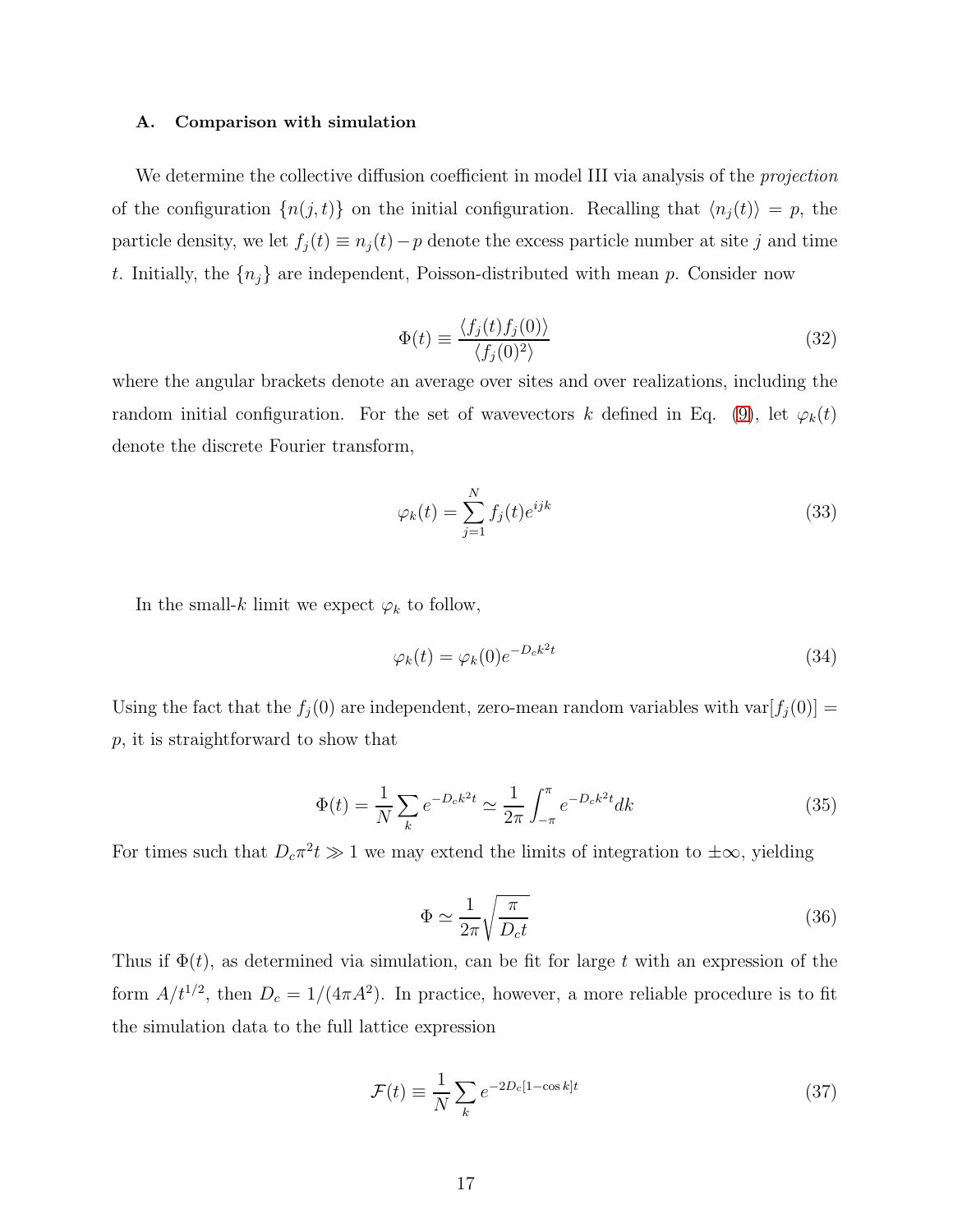which involves the single adjustable parameter  $D<sub>c</sub>$ , and is capable of fitting the data at short as well as long times, and for various system sizes.

We determine  $\Phi(t)$  on rings of  $N = 200, 400, 800, ..., 25600$  sites, for particle densities p in the range of 1 to 3. Fig. [9](#page-12-0) shows that as the system size increases,  $\Phi(t)$  approaches a power-law decay with an exponent of  $1/2$ ; an example of data fit by Eq.  $(37)$  is shown in Fig. [10.](#page-13-1) The estimates for  $D_c$ , obtained by fitting  $\mathcal{F}(t)$  to the simulation data, are compared with the theoretical prediction, Eq. [\(29\)](#page-14-0), in Fig. [11;](#page-15-0) the agreement is quite good for densities  $p \geq 2$ . In Fig. [11,](#page-15-0) the relatively large error bars associated with the simulation results for  $p = 1.1$  and 1.2 reflect the fact that the simulation results for  $\Phi(t)$  are less well fit by the theoretical expression, Eq. [\(37\)](#page-16-0), than for other particle densities. Curiously, for  $p = 1$ , despite being nearer the critical point, the fit is again quite good.

A similar analysis can be applied to extract the value of  $D_{c,s}$  from simulations in the stationary state. In this case, we allow the system to relax, so that the configuration at time zero is typical of the stationary distribution. Now, however, the  $f_j(0)$  are no longer independent, Poisson distributed variables, and the power spectrum of fluctuations  $\langle |\varphi_k(0)|^2 \rangle$ is no longer constant. We therefore fit the data for  $\Phi(t)$  using the expression

$$
\mathcal{F}_s(t) \equiv \frac{\sum_k \langle |\varphi_k(0)|^2 \rangle e^{-2D_{c,s}[1-\cos k]t}}{\sum_k \langle |\varphi_k(0)|^2 \rangle} \tag{38}
$$

with  $\langle |\phi_k(0)|^2 \rangle$  determined via simulation. The resulting stationary values of  $D_{c,s}$  are close to, but slightly greater than, those found using the Poisson initial distribution (see Fig. [11\)](#page-15-0). It is worth noting that in the stationary state the projection  $\Phi(t)$  appears to decay with a power smaller than  $1/2$  (a typical exponent value is about 0.41). This does not imply anomalous behavior as the data can again be fit using the hypothesis  $\varphi_k(t) = \varphi_k(0)e^{-D_c k^2 t}$ . For densities  $p < 1.2$  however, the simulation data are not well fit by the function  $\mathcal{F}_s(t)$ . In this regime the Fourier amplitudes  $\langle \varphi_{-k}(t)\varphi_k(0)\rangle$  (calculated in simulations) do not follow a simple exponential decay. (The data suggest a crossover to stretched-exponential decay at long times.) Thus, near the critical point, we find evidence of anomalous relaxation, as previously noted in stochastic sandpiles [\[27\]](#page-20-3).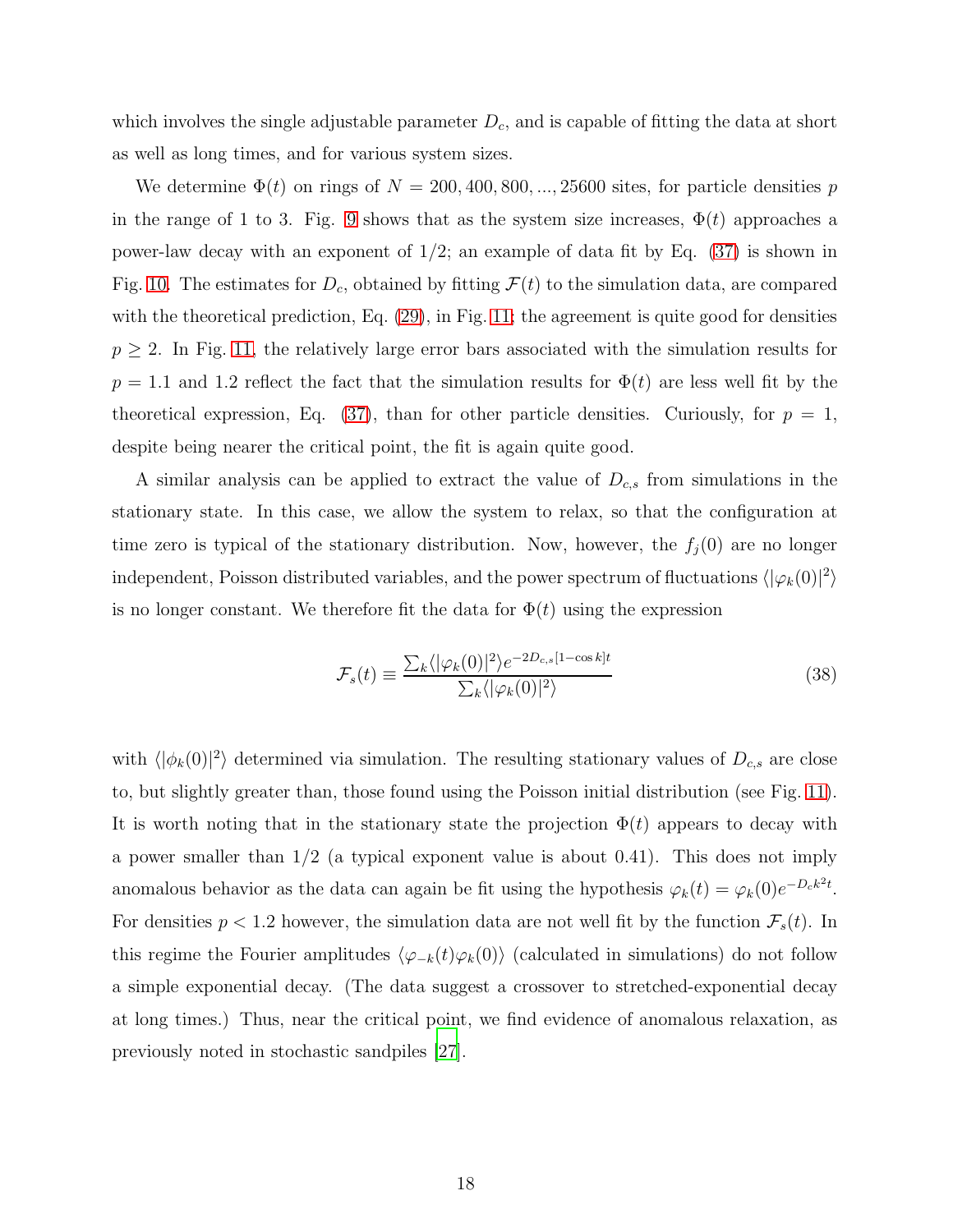#### V. SUMMARY

We study diffusion in stochastic sandpiles. In the first part of this work we determine the particle diffusion coefficient in sandpiles in which all active sites share the same toppling rate. We find, in both the restricted and unrestricted cases, that the diffusion constant scales in the same manner as the order parameter (the activity density). Our results confirm that the restricted and unrestricted models belong to the same universality class, and that both models exhibit a finite-size scaling collapse of data over an unusually narrow region of the control parameter (that is, the particle density  $p$ ).

The second part of this study deals with a sandpile in which the toppling rate at site  $i$ is  $n_i(n_i - 1)$ . In this case it is possible to derive a short series for the collective diffusion constant, starting from a Poisson-product initial state. The resulting expression compares well with simulation for densities well above  $p_c$ . The collective diffusion constant  $D_c$  is extracted from simulations using the projection of density fluctuations at time t onto their initial values. We expect this approach to be useful in determining  $D<sub>c</sub>$  in other systems, such as interacting lattice gases. We defer a detailed investigation of collective diffusion in the critical region to future work.

## Acknowledgements

We thank Alvaro Vianna Novaes de Carvalho Teixeira for helpful discussions during the initial phase of this study. This work was supported by CNPq, Fapemig, and the INCT (sistemas Complexos), Brazil.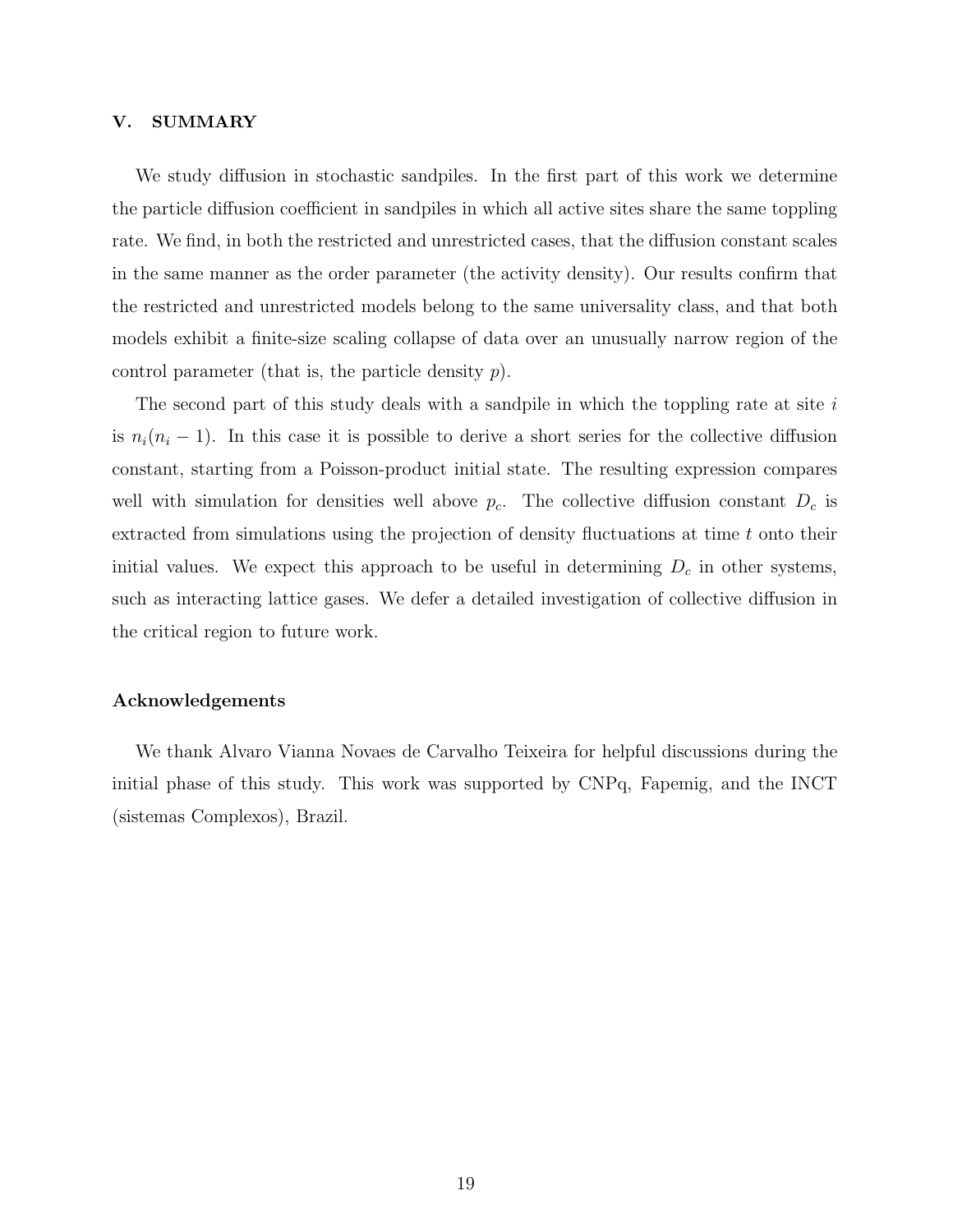- <span id="page-19-0"></span>[1] P. Bak, C. Tang and K. Wiesenfeld, Phys. Rev. Lett. 59, 381 (1987); Phys. Rev. A 38, 364 (1988).
- <span id="page-19-2"></span><span id="page-19-1"></span>[2] D. Dhar, Physica A 263 (1999) 4, and references therein.
- [3] G. Grinstein, in Scale Invariance, Interfaces and Nonequilibrium Dynamics, NATO Advanced Study Institute, Series B: Physics, vol. 344, A. McKane et al., Eds. (Plenum, New York, 1995).
- <span id="page-19-3"></span>[4] R. Dickman, M. A. Muñoz, A. Vespignani, and S. Zapperi, Braz. J. Phys. **30**, 27 (2000).
- <span id="page-19-4"></span>[5] M. A. Muñoz, R. Dickman, R. Pastor-Satorras, A. Vespignani, and S. Zapperi, in *Modeling* Complex Systems, Proceedings of the 6th Granada Seminar on Computational Physics, J. Marro and P. L. Garrido, eds., AIP Conference Proceedings v. 574 (2001).
- <span id="page-19-6"></span><span id="page-19-5"></span>[6] C. Tang and P. Bak, Phys. Rev. Lett. 60, 2347 (1988).
- <span id="page-19-7"></span>[7] M. Paczuski, S. Maslov, and P. Bak, Phys. Rev. E 53, 414 (1996).
- <span id="page-19-8"></span>[8] A. Vespignani and S. Zapperi, Phys. Rev. Lett. 78, 4793 (1997); Phys. Rev. E 57, 6345 (1998).
- [9] R. Dickman, A. Vespignani and S. Zapperi, Phys. Rev. E 57, 5095 (1998).
- <span id="page-19-9"></span>[10] A. Vespignani, R. Dickman, M. A. Muñoz, and Stefano Zapperi, Phys. Rev. Lett. 81, 5676 (1998).
- <span id="page-19-10"></span>[11] M. Rossi, R. Pastor-Satorras, and A. Vespignani, Phys. Rev. Lett. 85 (2000) 1803.
- <span id="page-19-11"></span>[12] J. J. Ramasco, M. A. Muñoz, and C. A. da Silva Santos, Phys. Rev. E69, 045105(R) (2004).
- <span id="page-19-12"></span>[13] I. Dornic, H. Chaté, and M. A. Muñoz, Phys. Rev. Lett. **94**, 100601 (2005).
- <span id="page-19-16"></span><span id="page-19-15"></span>[14] R. Dickman, Phys. Rev. E **73**, 036131 (2006).
- [15] J. A. Bonachela and M. A. Muñoz, Phys. Rev. E **78**, 041102 (2008).
- <span id="page-19-20"></span>[16] R. Dickman, T. Tomé, and M. J. de Oliveira, Phys. Rev. E66, 016111 (2002).
- [17] S. Lübeck, Phys Rev. E66, 046114 (2002).
- <span id="page-19-13"></span>[18] R. Pastor-Satorras and A. Vespignani, Phys. Rev. E62, R5875 (2000).
- <span id="page-19-14"></span>[19] J. Kockelkoren and H. Chaté, e-print [cond-mat/0306039.](http://arxiv.org/abs/cond-mat/0306039)
- <span id="page-19-18"></span>[20] S. S. Manna, J. Stat. Phys. 59, 509 (1990); S. S. Manna, J. Phys. A 24, L363 (1991).
- <span id="page-19-19"></span>[21] R. Dickman, M. Alava, M. A. Muñoz, J. Peltola, A. Vespignani, and S. Zapperi, Phys Rev. E64, 056104 (2001).
- [22] S. Lübeck and P. C. Heger, Phys. Rev. E68, 056102 (2003).
- <span id="page-19-17"></span>[23] R. R. Vidigal and R. Dickman, J. Stat. Phys. 118, 1 (2005).